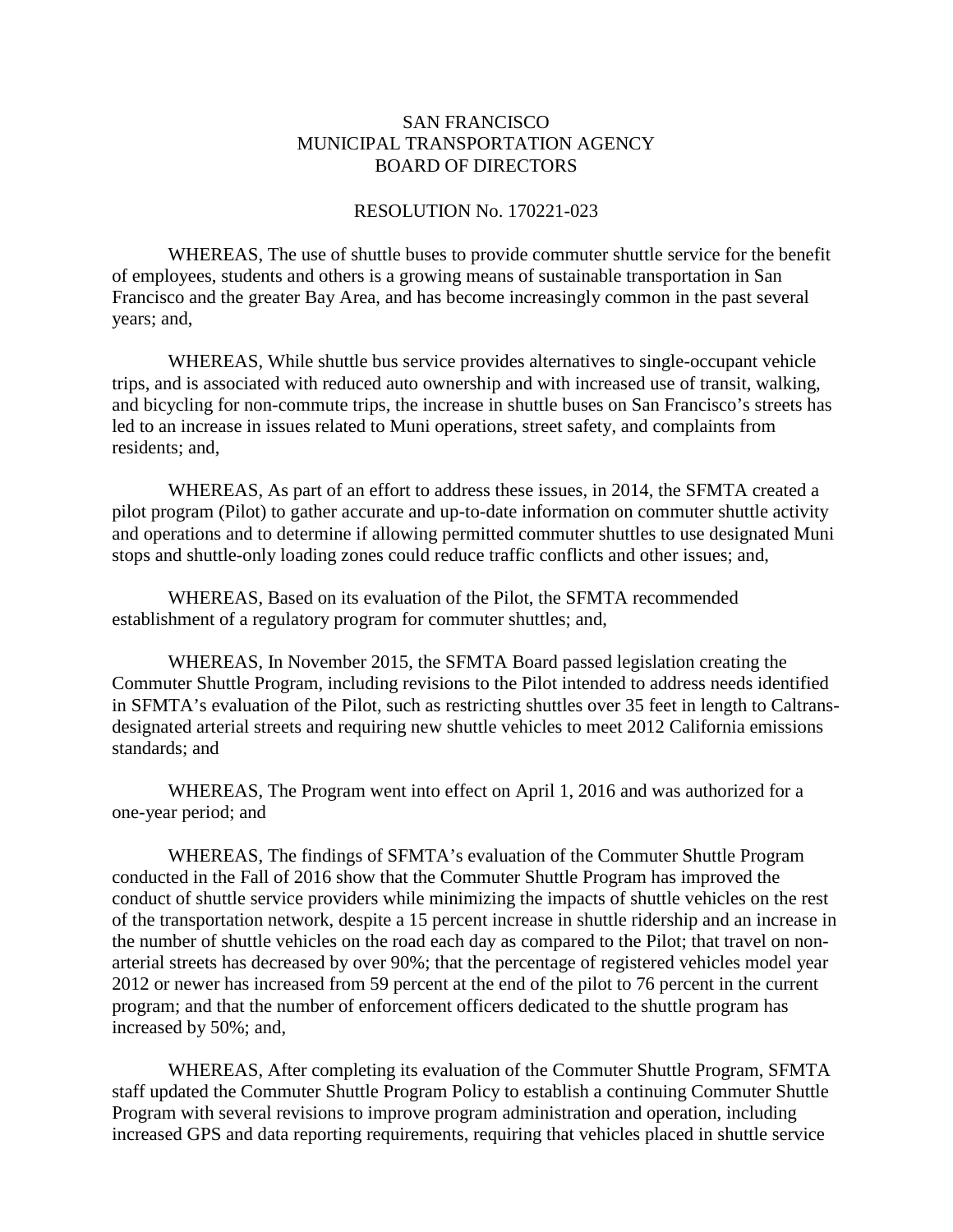after June 30, 2017 comply with disability access requirements issued by the Director of Transportation, and authorizing the Director of Transportation to grant limited exceptions to the prohibition on shuttles over 35 feet in length from traveling on non-arterial streets; and

WHEREAS, Increasing the maximum amounts of administrative penalties for violations of permit terms and conditions will help to reduce the number of violations, and in particular, the number or repeat violations; and

WHEREAS, Pursuant to the SFMTA Board's Rules of Order, advertisements were placed in the City's official newspaper, the San Francisco Chronicle, to provide published notice of the February 21, 2017 public hearing which ran starting on January 30, 2017 for five consecutive days; and

WHEREAS, On February 8, 2017, SFMTA staff, under authority delegated from the Planning Department, determined that the Transportation Code amendment is not defined as a "project" under the California Environmental Quality Act (CEQA) pursuant to Title 14 of the California Code of Regulations Sections 15060(c) and 15378(b) since the amendment will not directly result in any physical change to the environment; and

WHEREAS, A copy of the CEQA determination is on file with the Secretary to the SFMTA Board of Directors and is incorporated herein by reference; now therefore be it

RESOLVED, That the San Francisco Municipal Transportation Agency Board of Directors amends the Transportation Code, Division II, to continue the Commuter Shuttle Permit Program to allow commuter shuttle service providers to use designated Muni zones and white curb loading zones for passenger loading and unloading, increase administrative penalties for permit violations, and make revisions to improve Program operation and administration; and, be it further

RESOLVED, That the San Francisco Municipal Transportation Agency Board of Directors adopts the updated Commuter Shuttle Program Policy to govern the SFMTA's implementation of the Commuter Shuttle Permit Program.

I certify that the foregoing resolution was adopted by the San Francisco Municipal Transportation Agency Board of Directors at its meeting of February 21, 2017.

 $K. Bromel$ 

 Secretary to the Board of Directors San Francisco Municipal Transportation Agency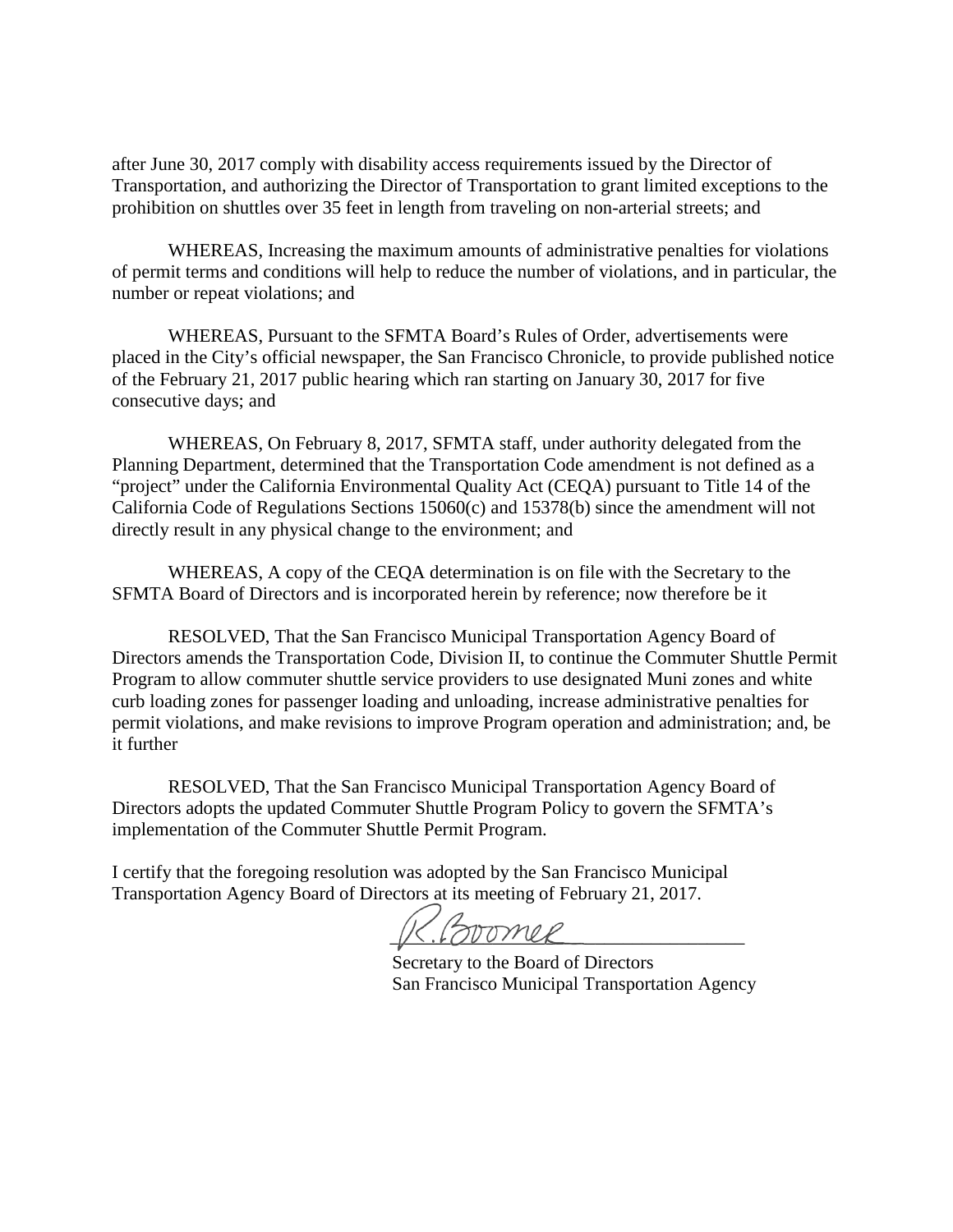# RESOLUTION NO. 170221-023

[Transportation Code - Commuter Shuttle Program]

**Resolution amending** t**he Transportation Code, Division II to remove the 12-month sunset provision and continue the Commuter Shuttle Permit Program, increase administrative penalty amounts for permit violations and authorize the imposition of interest on such penalties remaining unpaid after 30 days, require that permitted shuttles placed in service after June 30, 2017 comply with disability access requirements and make technical corrections and clarifying revisions to improve program operation and administration.**

> NOTE: Additions are single-underline Times New Roman; deletions are strike-through Times New Roman.

The Municipal Transportation Agency Board of Directors of the City and County of San Francisco enacts the following regulations:

Section 1. Article 900 of Division II of the Transportation Code is hereby amended by revising Section 914, to read as follows:

# **Sec. 914. COMMUTER SHUTTLE STOP PERMITS.**

(a) **Definitions**. As used in this Section 914, the following words and phrases shall have the following meanings:

 **Designated Stop**. An SFMTA bus stop or a white zone designated by SFMTA as a stop available for loading and/or unloading of passengers by Shuttle Service Providers that have been issued a Shuttle Permit under this Section 914.

**Director.** The Director of Transportation or his or her designee.

**Shuttle Bus.** A motor vehicle designed, used or maintained by or for a charter-

party carrier of passengers, a passenger stage corporation, or any highway carrier of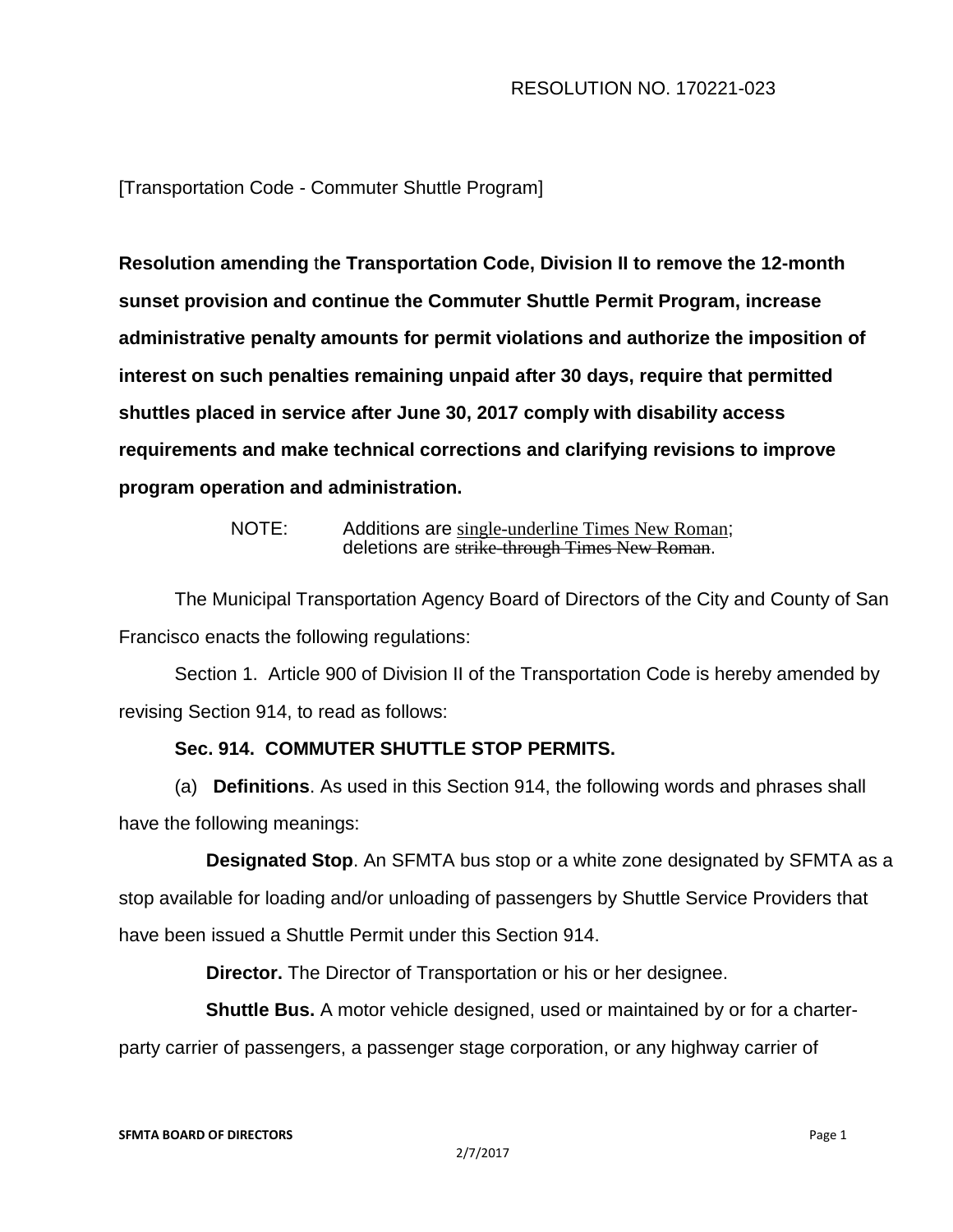passengers required to register with the California Public Utilities Commission that is being operated in Shuttle Service. A Shuttle Bus shall also include any bus that is owned, or being operated on behalf of, a governmental entity and being operated in Shuttle Service.

 **Shuttle Permit**. A permit issued by the SFMTA that authorizes a Shuttle Service Provider to load and/or unload passengers at specified Designated Stops in one or more Shuttle Buses.

 **Shuttle PlacardPermit Authorization Sticker.** A placardsticker issued by SFMTA that is visible from outside the Shuttle Bus at front, side, and rear locations as specified by the SFMTA and that identifies the Shuttle Permit authorizing the Shuttle Bus to use Designated Stops.

 **Shuttle Service.** Transportation by Shuttle Buses offered for the exclusive or primary use of a discrete group or groups, such as clients, patients, students, paid or unpaid staff, visitors, and/or residents, between an organization or entity's facilities or between the organization or entity's facilities and other locations, on a regularly-scheduled basis.

 **Shuttle Service Provider.** Any Person using Shuttle Buses to provide Shuttle Service within the City.

**Stop Event.** An single instance of stopping by a Shuttle Bus at a Designated Stop for the purpose of loading and/or unloading passengers.

(b) **Findings.**

 (1) The use of Shuttle Buses for the purpose of providing Shuttle Service is a growing means of transportation in San Francisco and the greater Bay Area.

 (2) Shuttle Service provides significant benefits to the community by replacing single occupant trips with more efficient transportation, contributing to a reduction in parking demand, and supporting the City's goal of increasing trips made by sustainable modes.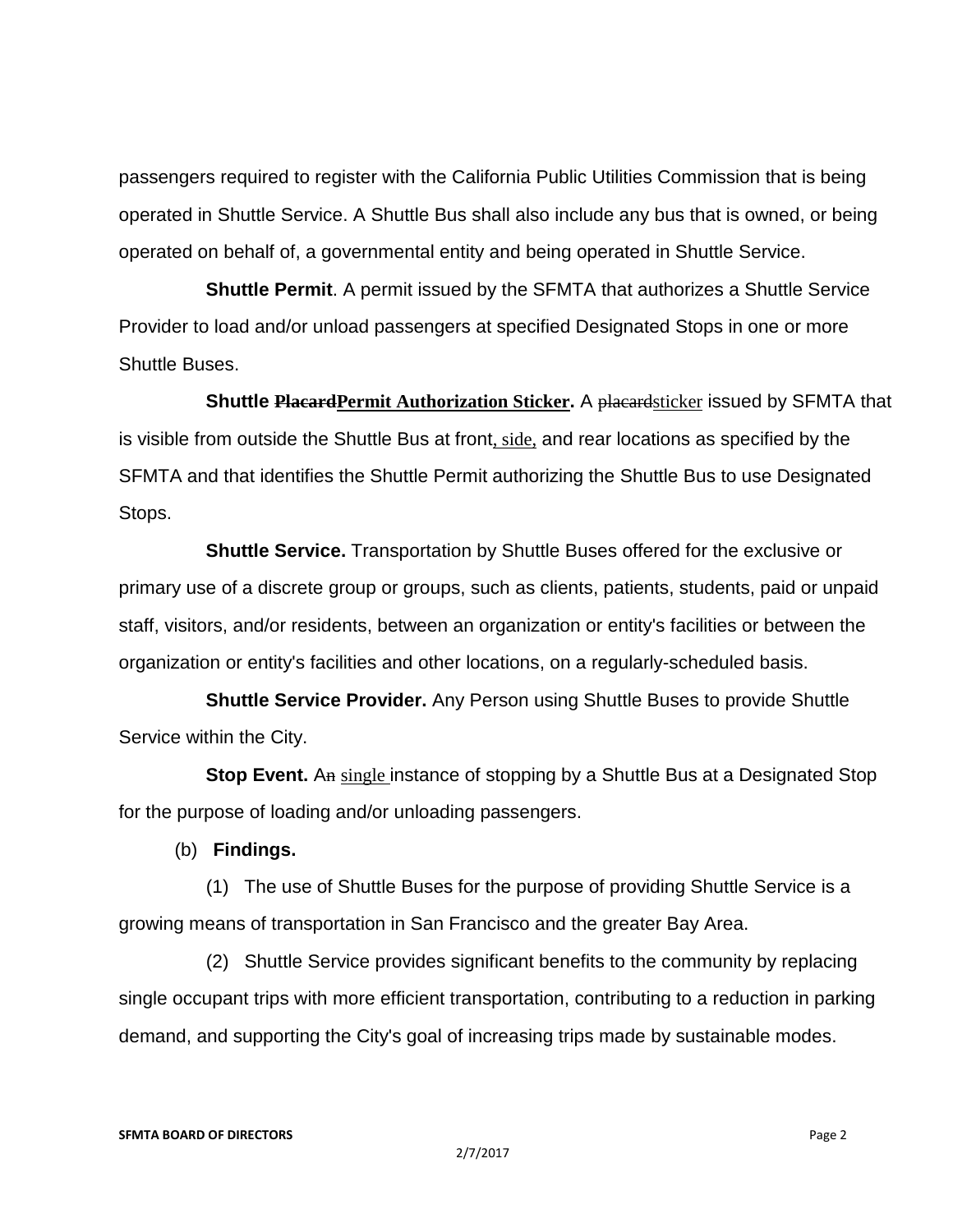(3) Shuttle Service currently operating in San Francisco reduces vehicle miles traveled (VMT) in the City by approximately 4,300,000 miles each month.

 (4) Unregulated use of Muni stops by Shuttle Service Providers results in unintended adverse traffic and safety impacts, including delaying transit bus service, increasing traffic congestion, diverting bicyclists from bicycle lanes into mixed-flow lanes, and diverting motor vehicle traffic into adjacent travel lanes, and preventing transit buses from being able to access the curb in order to load and unload passengers.

 (5) Prior to implementing a commuter shuttle pilot program in August, 2014, the SFMTA lacked complete information about Shuttle Service operations, including routes, frequency of service and stops, which had been a barrier to resolving and preventing conflicts with Shuttle Service Providers' operations, including adverse impacts on Muni service and increased traffic congestion.

 (6) Inconsistent or inaccurate identification of, and lack of contact information for, Shuttle Service Providers previously made it difficult for the SFMTA to effectively and timely communicate with Shuttle Service Providers to prevent or resolve conflicts and makes enforcement of traffic and parking regulations difficult.

 $(7)$  SFMTA's Regulation by the SFMTA of the use of Designated Sstops by Shuttle Services to provide safe loading and unloading zones for Shuttle Services, whose cumulative ridership is equivalent to that of a small transit system, is consistent with the City's Transit First policy.

 (8) The commuter shuttle pilot program implemented in August 2014 enabled SFMTA to evaluate whether shared use of Muni stops by Shuttle Buses is consistent with efficient operation of the City's public transit system. An evaluation of the pilot program conducted by SFMTA in October 2015 showed that the pilot program was successful in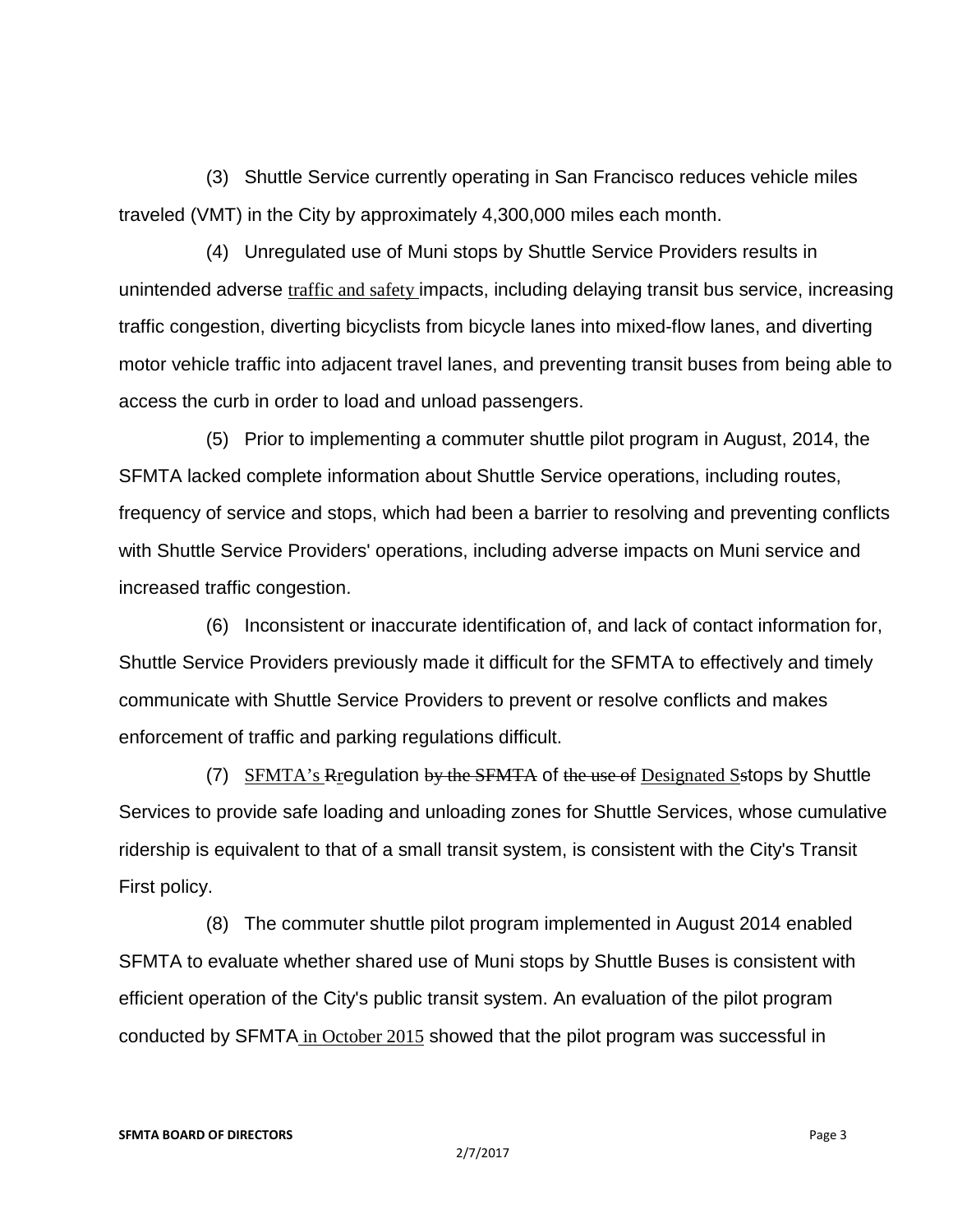addressing the issues described above, and also showed ways that the program could be improved.

 (9) A subsequent evaluation of the commuter shuttle program completed in November 2016 concluded that the program was continuing to successfully address these issues. The evaluation showed a decrease in the potential for conflicts between commuter shuttles and public transit, a reduction in the number of shuttles traveling on small residential streets, and an increase in the number of new, cleaner vehicles in the commuter shuttle fleet. The SFMTA and the San Francisco County Transportation Authority also conducted a study of a potential "hub" system in which shuttles would be restricted to a limited number of stop locations in San Francisco. This study found that any hub scenario would result in a significant decrease in shuttle ridership and a concurrent increase in the number of people commuting by single-occupancy vehicle. The SFMTA now seeks to establish a continue the existing program that continues the successful aspects of the pilot program while building upon the lessons learned.continuing to closely monitor its progress and make improvements to its policies and procedures.

## (c) **General Permit Program Requirements.**

 (1) The Director is authorized to implement a program for the issuance of Shuttle Permits beginning on a date designated by the Director. The duration of the program shall not exceed 12 months from the date of commencement designated by the Director.

 (2) The Director may issue a Shuttle Permit for the use of Designated Stops upon receipt of an application from a Shuttle Service Provider on a form prescribed by the SFMTA which application meets the requirements of this Section 914.

 (3) The Shuttle Permit shall authorize the Shuttle Service Provider to receive a specified number of Shuttle Placards Permit Authorization Stickers issued by SFMTA.

 (4) The Director is authorized to establish up to 125 Designated Stops for the purposes of this program.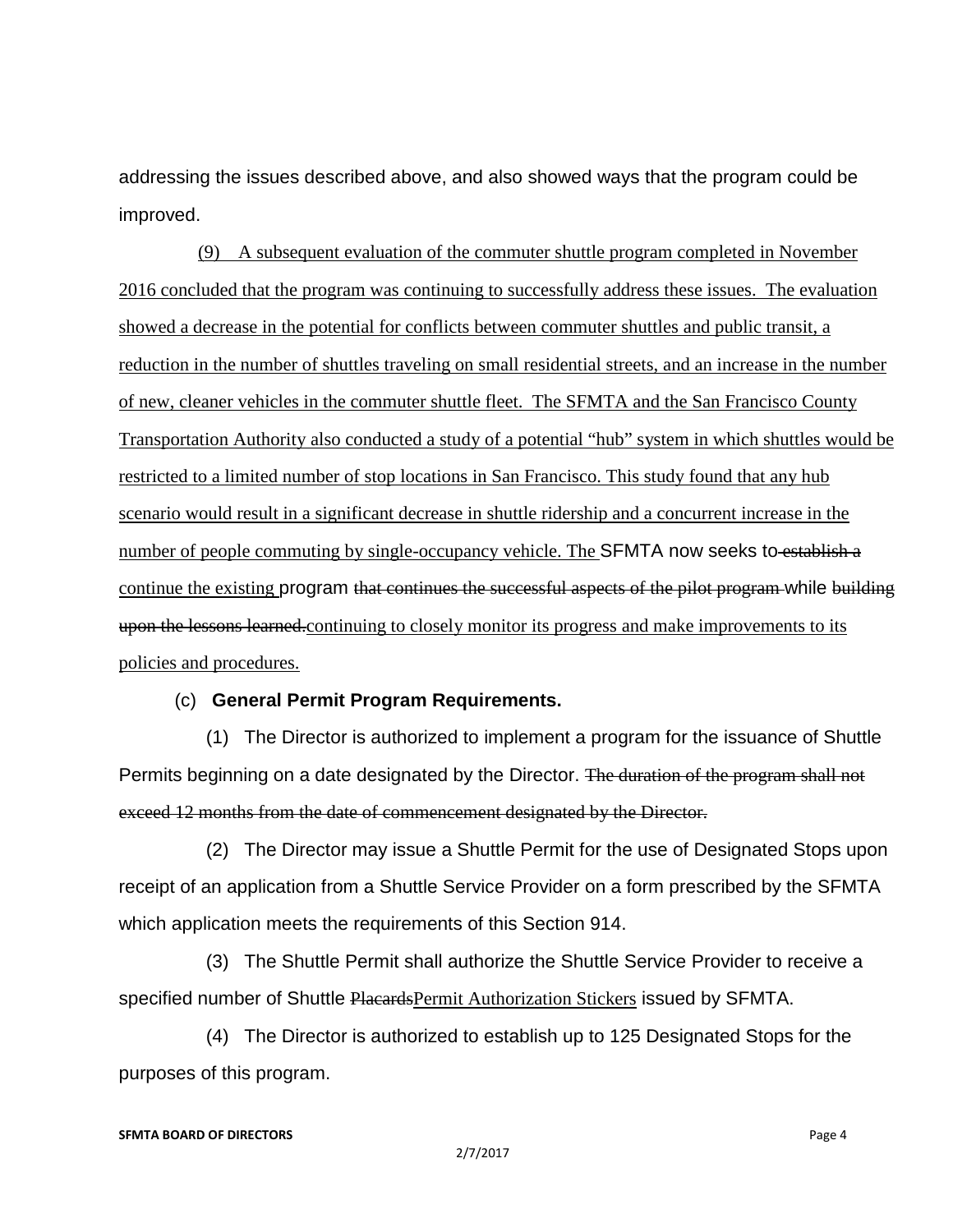(d) **Shuttle Permit Application Requirements.** In addition to any other information requested by the Director, eEach application for a permit or renewal of a permit shall contain the following information:

 (1) The name, business location, telephone number, fax number and email address of the Shuttle Service Provider or authorized agent;

 (2) The name, title and contact information of one or more persons representing the Shuttle Service Provider to be notified by SFMTA in the event of a problem or permit violation relating to the Permittee's Shuttle Service;

 (3) The total number of Shuttle Buses the Shuttle Service Provider intends to use to deliver Shuttle Service using Designated Stops;

(4) The total number of Shuttle Placards Permit Authorization Stickers requested;

 (5) The number of shuttle routes for which the permit applicant is proposing to provide Shuttle Service, including the frequency of service on each route, the neighborhoods served by each route, the origin and terminus of each route, and the frequency of Shuttle Service on each route. In lieu of a map, the permit applicant may provide a narrative statement describing the routes. The applicant need only identify the route to the extent that it lies within the City. Where the point of origin or termination is outside of the City, the applicant need only provide the county in which the point of origin or termination is located;

 (6) A list of the Designated Stops the permit applicant proposes to use on each shuttle route, along with the proposed frequency of use of each Designated Stop per day, resulting in a calculation of the total number of Stop Events per day at Designated Stops; and

 (7) If applicable, documentation of the Applicant's registration status with the California Public Utilities Commission ("CPUC"), including any Charter Party Carrier ("TCP") authorization or permits, or registration as a private carrier of passengers, and documentation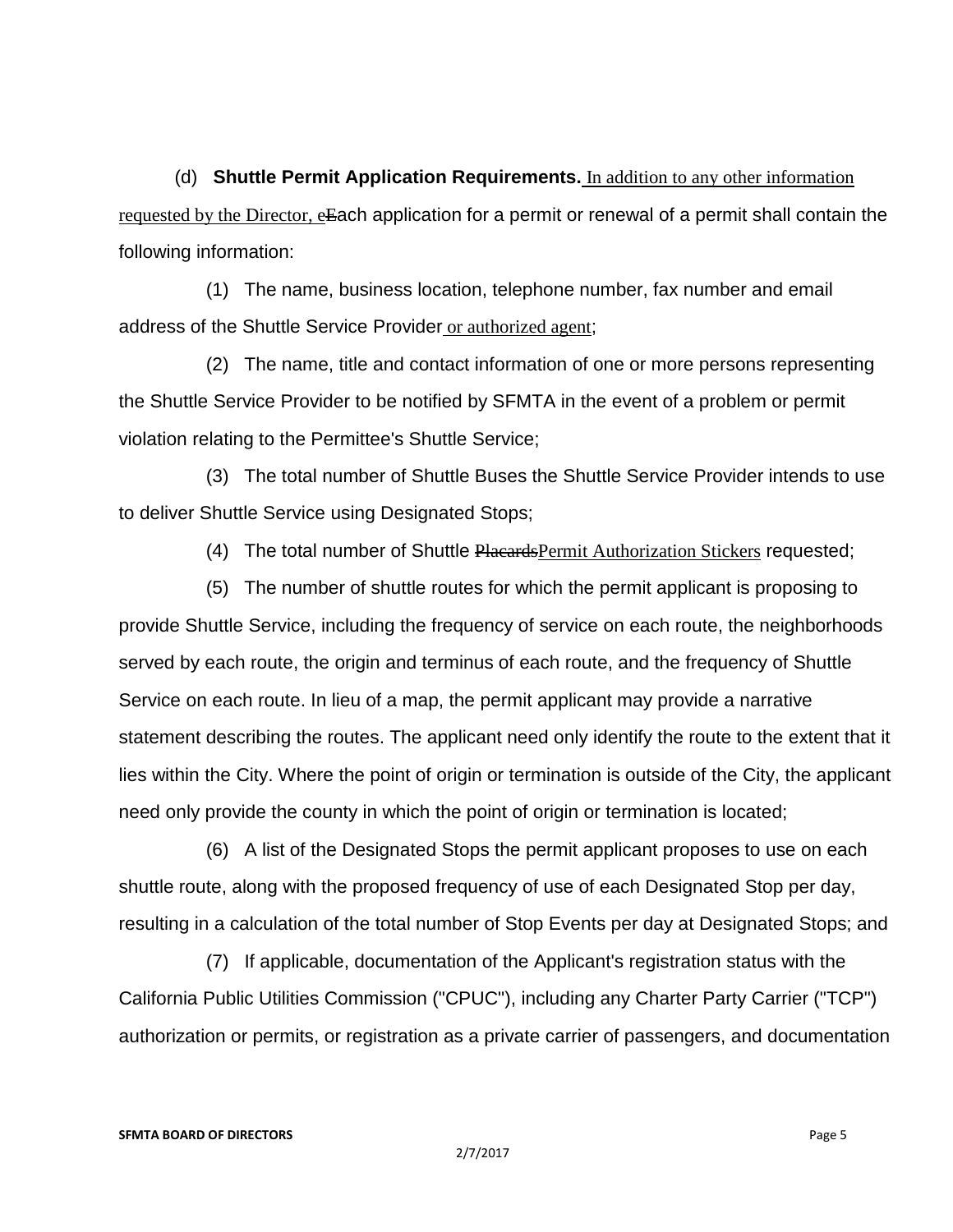that the Applicant maintains insurance in compliance with the applicable requirements imposed by the CPUC.

 (8) The application shall require the applicant to acknowledge that the Permittee, by acceptance of the permit, agrees to indemnify and hold the City and County of San Francisco, its departments, commissions, boards, officers, employees and agents ("Indemnitees") harmless from and against any and all claims, demands, actions or causes of action which may be made against the Indemnitees for the recovery of damages for the injury to or death of any person or persons or for the damage to any property resulting directly or indirectly from the activity authorized by the permit, including, regardless of the negligence of the Indemnitees.

 (9) Applicant shall provide a Service Disruption Prevention Plan which describes Permittee's efforts to maintain consistent and efficient service in the event of potential disruptions.

(A) The Service Disruption Prevention Plan must address, at a minimum:

 (i) How bus breakdowns or stalls (mechanical or otherwise) will be remedied quickly so as not to block access to bus zones or impede the free flow of traffic;

(ii) Sufficient bus availability to satisfy ridership demand;

 (iii) Sufficient back-up driver staffing in the event that drivers are unable to work due to sickness or other reason;

 (iv) Contingency routing plans in the case of construction, special events, parades, celebrations, rallies, protests or other activity that may block access to certain city streets; and

 (v) A description of the means by which Applicant has considered the San Francisco Board of Supervisors' March 2015 Labor Harmony Resolution, including steps taken to avoid potential disruptions by addressing the principles and concerns set forth in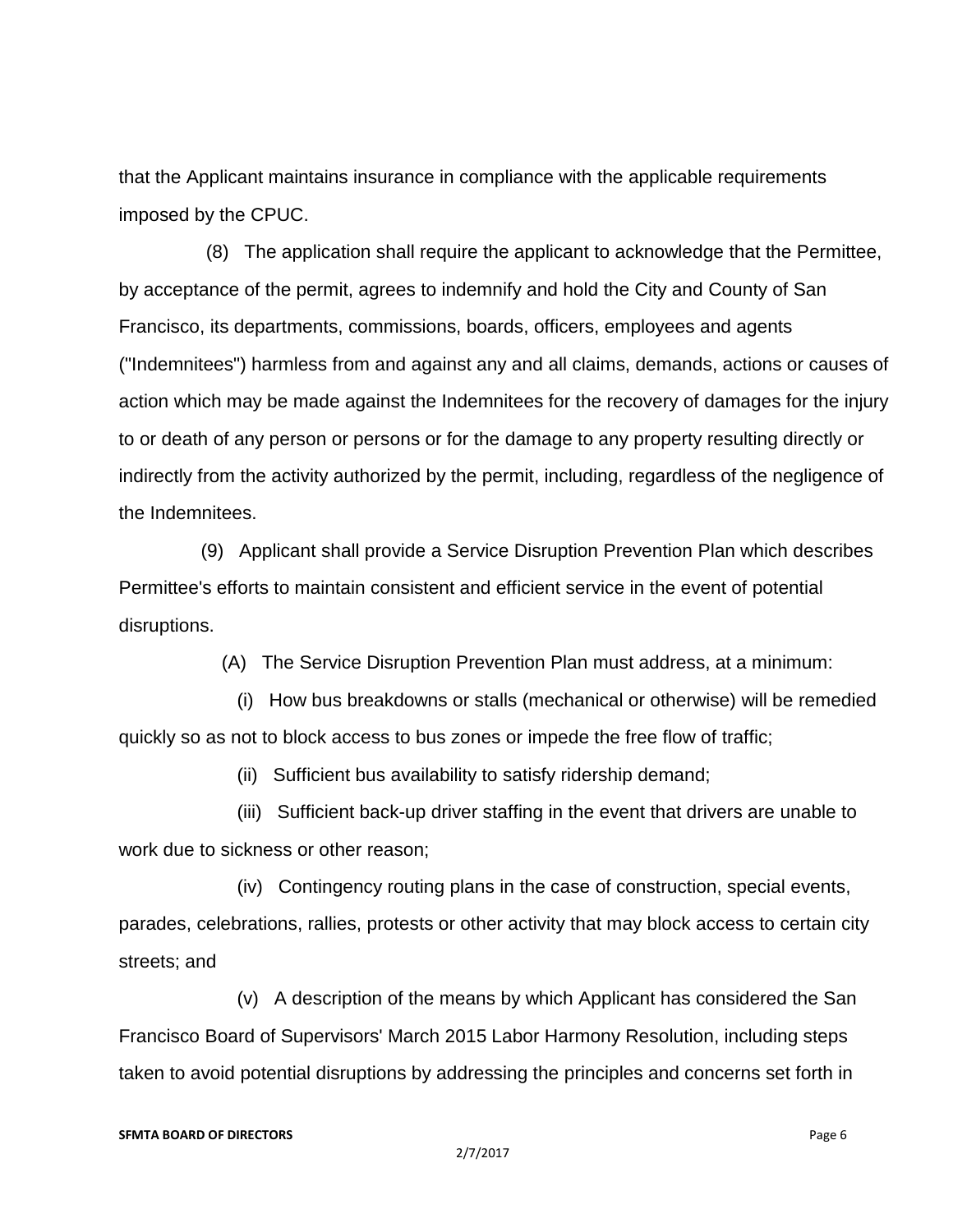such Resolution, and any agreements or documents evidencing such steps, as well as information regarding shuttle driver schedules (including any split-shifts), work hours, working conditions, and wages.

 (B) The Service Disruption Prevention Plan may, but is not required to, include statements from third parties describing the Applicant's efforts to prevent service disruptions.

 (C) The SFMTA will post the Service Disruption Prevention Plan for each Permittee on the SFMTA website.

(D) The Permittee shall provide prompt notice to SFMTA of any labor dispute in which it is involved that has the potential to cause a disruption of service.

 (e) **Permit Issuance.** After evaluating an applicant's permit application, the Director shall grant the Permit as requested,  $\theta$ -grant the Permit with modifications, or deny the Permit. Where the Permit is granted with modifications or denied, the notice shall explain the basis for the Director's decision. An applicant may request review of the Director's decision to deny the permit or grant the permit with modifications. The Director shall may issue procedures governing for reviewing of the Director's decision upon request of the permit applicant.

 (f) **Shuttle PlacardPermit Authorization Sticker Application Requirements.** For each vehicle to be used in the Commuter Shuttle Program, Shuttle Service Providers shall apply for a Shuttle Placard Permit Authorization Sticker. Each application for a Shuttle PlacardPermit Authorization Sticker or renewal of a Shuttle PlacardPermit Authorization Sticker shall contain the following information for the Shuttle Bus that would be authorized, when bearing the Shuttle Placard Permit Authorization Sticker, to use Designated Stops:

(1) The manufacturer and vehicle make or model name;

(2) The length, gross vehicle weight rating, and passenger capacity;

 (3) The model year, or, in the case of vehicles older than model year 2012 that were not previously authorized for use in Shuttle Service under the pilot program,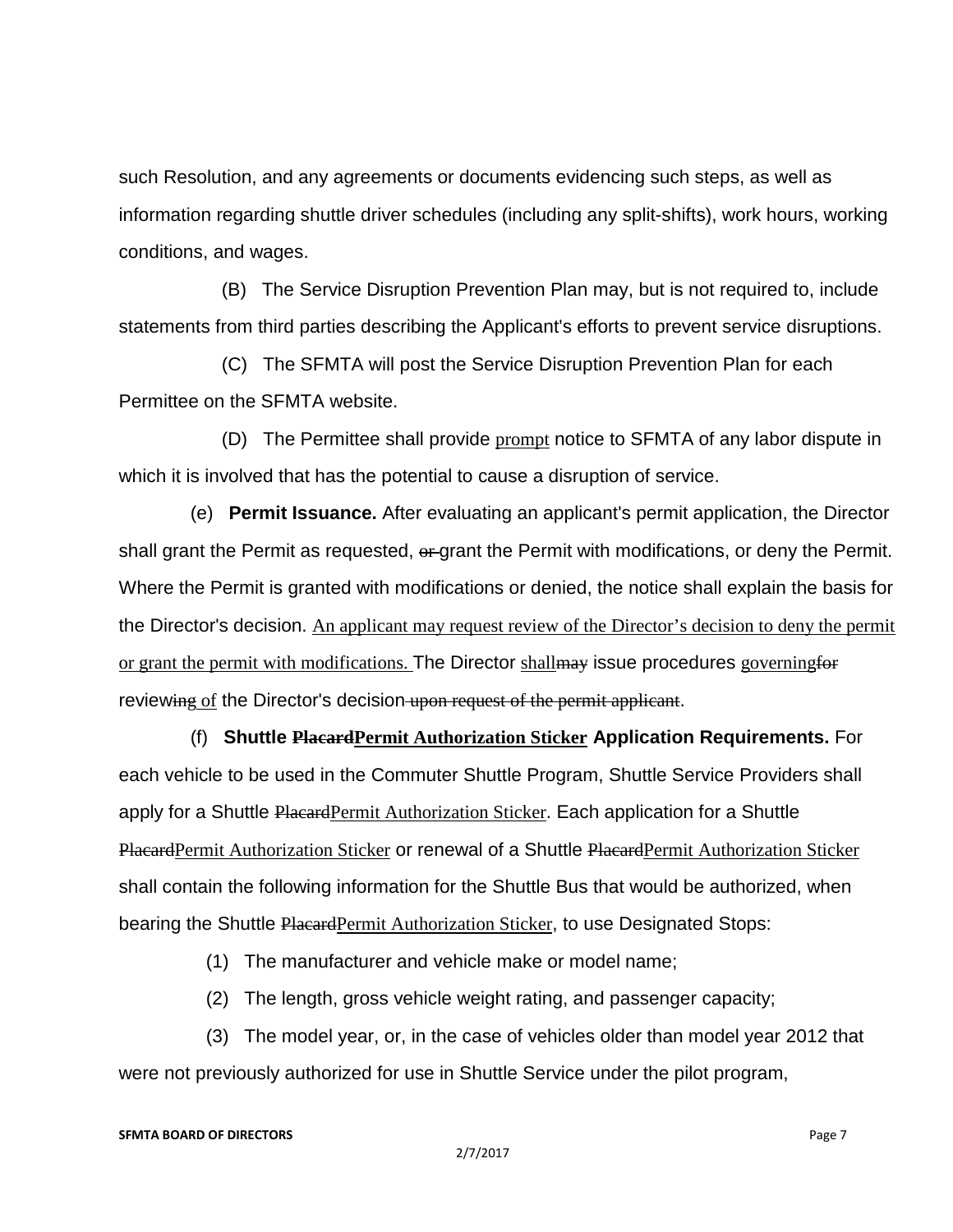documentation demonstrating compliance with applicable emissions standards for model year 2012;

- (4) The type of fuel or power used; and
- (5) The license plate number and vehicle registration information.

 (g) **Shuttle PlacardPermit Authorization Sticker Issuance.** After evaluating an applicant's Shuttle PlacardPermit Authorization Sticker application, the Director shall grant the Shuttle Placard Permit Authorization Sticker as requested, or deny the Shuttle Placard application and state the reason(s) for the denial.

 (h) **Shuttle Permit Terms and Conditions.** The Director shall establish terms and conditions for Shuttle Permits. In addition to any other requirements imposed by the Director, Permits shall include the following terms and conditions:

 (1) Any Shuttle Bus being operated in Shuttle Service under the Shuttle Permit shall be listed on the Permittee's Shuttle PlacardPermit Authorization Sticker application and shall display a valid SFMTA-issued Shuttle Placard Permit Authorization Sticker visible from outside the Shuttle Bus at the front, and rear, locations and on each side ofon the Shuttle Bus as specified by the SFMTA, at all times such vehicle is being operated in Shuttle Service in the City. A Shuttle Placard Permit Authorization Sticker may be used only for the vehicle listed on the application for that Shuttle Placard Permit Authorization Sticker, and may not be transferred to any other vehicle without written approval from the Director determining that the transfer is warranted.

 (2) A Shuttle Bus bearing valid Shuttle PlacardPermit Authorization Stickers shall be allowed to stop at any Designated Stop subject to the following conditions:

(A) The Shuttle Bus shall give priority to any public transit buses that are approaching or departing a Designated Stop and shall pull forward in order to accommodate other authorized users;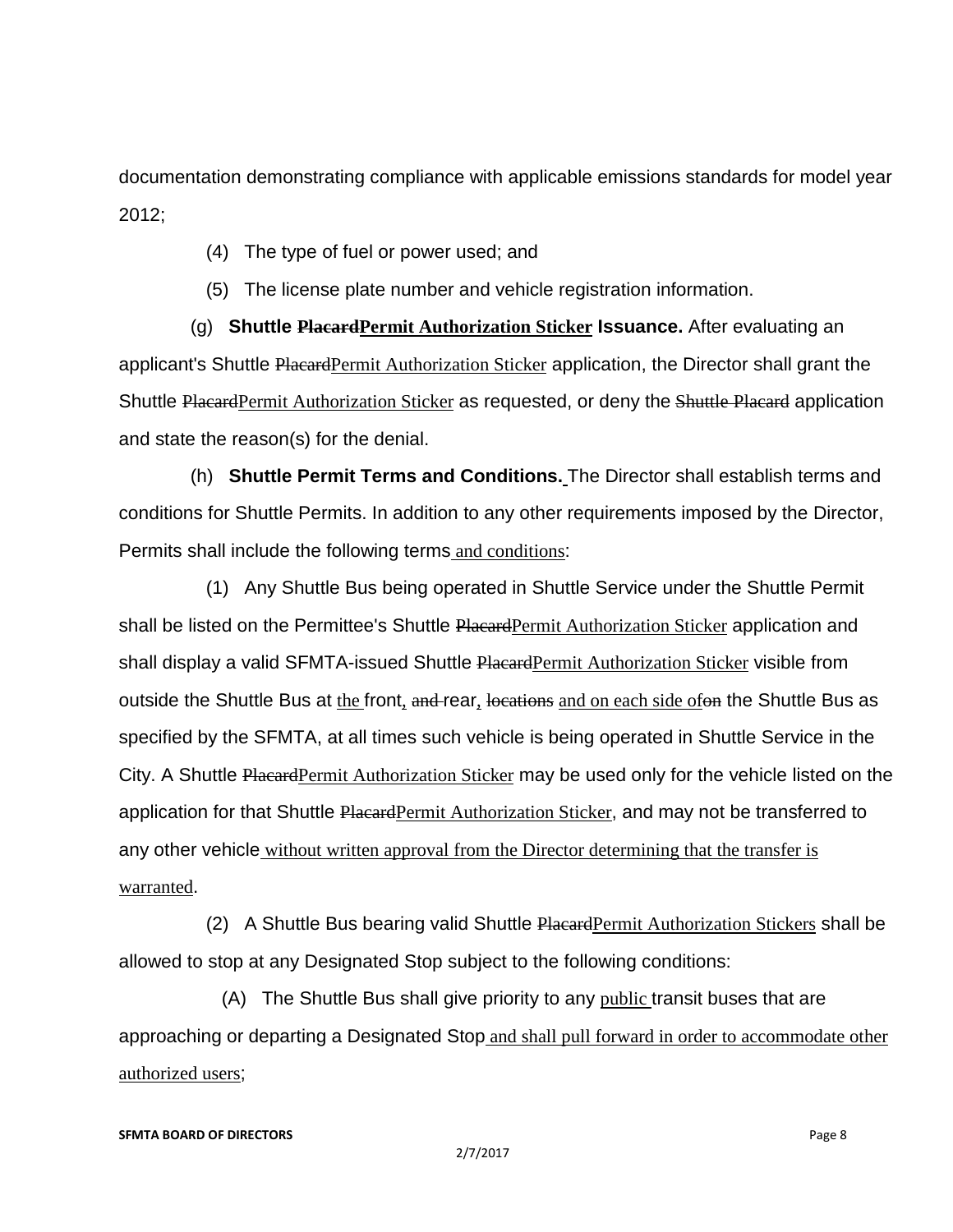(B) The Shuttle Bus shall not stop at any Muni stops other than Designated Stops;

 (C) The Shuttle Bus shall use Designated Stops only for active loading or unloading of passengers when in the course of actively providing Shuttle Service, unless the stop is otherwise designated, and such loading and unloading shall be conducted as quickly as possible without compromising the safety of passengers, pedestrians, bicyclists or other motorists;

 (D) Loading and unloading of passengers shall not take place in, or impede travel in, a lane of traffic or bicycle lane.

 (3) A Shuttle Permit and Shuttle PlacardPermit Authorization Sticker shall not exempt a Shuttle Bus from any other Parking restrictions or traffic regulations except as authorized by this Section 914, and a Shuttle Bus stopping or parking at any Muni stop, including a Designated Stop, in violation of the terms and conditions set forth in this Subsection (h) may be cited for violation of California Vehicle Code Section 22500(i). A Shuttle Bus stopping or parking at any white zone in the Designated Stop network in violation of the terms and conditions set forth in this Subsection (h) may be cited for violation of Transportation Code Section 7.2.38.

 (4) The Permittee shall comply with all applicable federal, state, and local laws, including this Code, the California Vehicle Code, and applicable CPUC requirements, including those for registration, insurance, vehicle inspection, and regulation of drivers,

 (5) The Permittee shall equip each Shuttle Bus with an on-board device capable of providing real-time location and Stop Event data to the SFMTA in accordance with specifications issued by the Director, and shall maintain a continuous feed of the specified data at all times when the Shuttle Bus is being used to provide Shuttle Service within the City. The Permittee shall begin providing a continuous feed of such data to the SFMTA on the first

#### **SFMTA BOARD OF DIRECTORS** Page 9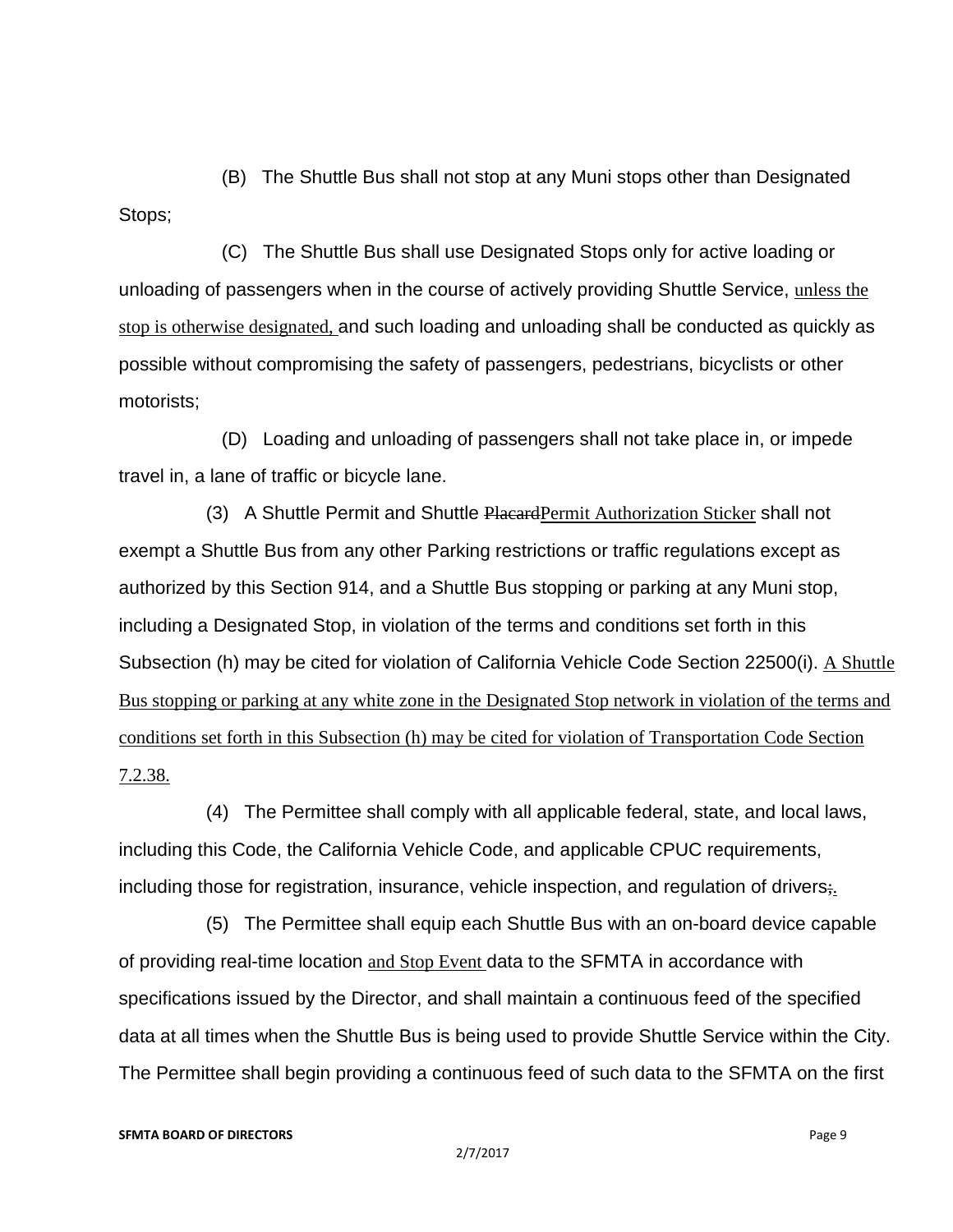day that the Permittee begins providing Shuttle Service under the Permit unless the Director establishes an alternate date. The SFMTA shall not be responsible for any equipment, or for the failure of any equipment, installed inside any Shuttle Bus for any reason, including for the purpose of complying with this Section 914. If a Shuttle Bus becomes unable to provide the required data for any reason, Permittee shall not operate that Shuttle Bus in Shuttle Service without first notifying SFMTA of the identity of the bus, the route affected and the time at which Permittee expects the data transmission to be restored. To facilitate SFMTA's monitoring of Shuttle Bus operations, the Director may issue regulations limiting the duration that a Shuttle Bus may operate in Shuttle Service without being able to provide the required data.

 (6) The Permittee shall provide the following data regarding its Shuttle Buses, updated each month: average daily Stop Events per Designated Stop for all Shuttle Buses, monthly vehicle miles traveled by Shuttle Buses in commuter shuttle service in San Francisco (including any deadheading), average daily boardings in commuter shuttle service in San Francisco, average daily occupancy for each Shuttle Bus upon exiting San Francisco (if applicable), average daily occupancy for each Shuttle Bus upon arrival at destination, and average number of daily Shuttle Buses in operation.

 (7) The Permittee shall, in a timely manner and as otherwise required by law, pay all traffic and parking citations issued to its Shuttle Buses in the course of providing Shuttle Service, as well as all permit fees and penalties for permit violations as set forth in subsections (j) and (l) below, subject to the Permittee's right under applicable law to contest such citations or penalties.

 (8) Where the Director determines that the continued use of a particular Shuttle Bus listed on a Shuttle Provider's permit application would constitute a risk to public safety, the Director shall notify the Shuttle Provider in writing, and said Shuttle Bus shall immediately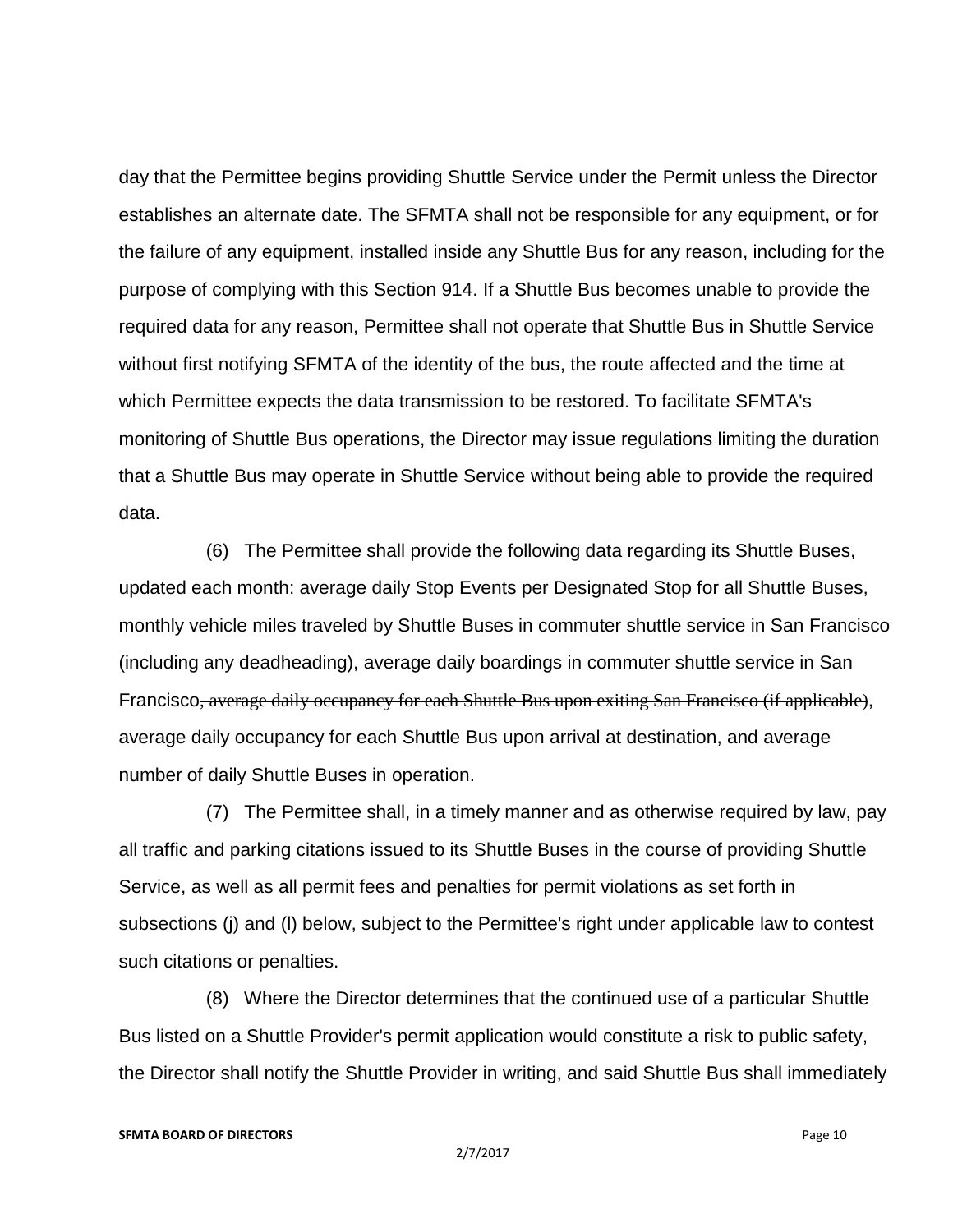be ineligible to use any Designated Stops unless and until the Shuttle Provider has proven to the satisfaction of the Director that the Shuttle Bus no longer constitutes a risk to public safety.

 (9) Permitted Shuttle Buses that exceed 35 feet in length traveling in San Francisco may travel only on the major and minor arterial street network for the City of San Francisco, as determined by the California Department of Transportation, except as otherwise directed by police or other law enforcement officers, authorized SFMTA employees, or official traffic control devices.

 (10) Permittee shall certify that all of its operators who drive permitted Shuttle Buses in San Francisco have viewed the SFMTA's Large Vehicle Urban Driving Safety video, which will be made available to all permit applicants.

 (11) Any Shuttle Service Provider providing Shuttle Service that is free to the public and provided by Shuttle Buses that display the words "Free to the Public" clearly legible on the loading side of the Shuttle Bus in letters at least four inches tall, shall be exempt from otherwise applicable permit fees for Stop Events made by such Shuttle Buses.

 (12) All Shuttle Buses not already approved for use under the SFMTA's commuter shuttle pilot program as of January 31, 2016 must be either model year 2012 or newer, or be equipped with a power source that complies with emissions standards applicable to the 2012 model year vehicles of that class of vehicle. As of January 1, 2020, all Shuttle Buses used by Permittees for Shuttle Service must be model year 2012 or newer, or be equipped with a power source that complies with emissions standards applicable to 2012 model year vehicles of that class. After January 1, 2020, all Shuttle Buses used by Permittees for Shuttle Service must be no more than eight model years old, or be equipped with a power source that complies with emissions standards applicable to the same class of vehicle eight model years prior to the current model year.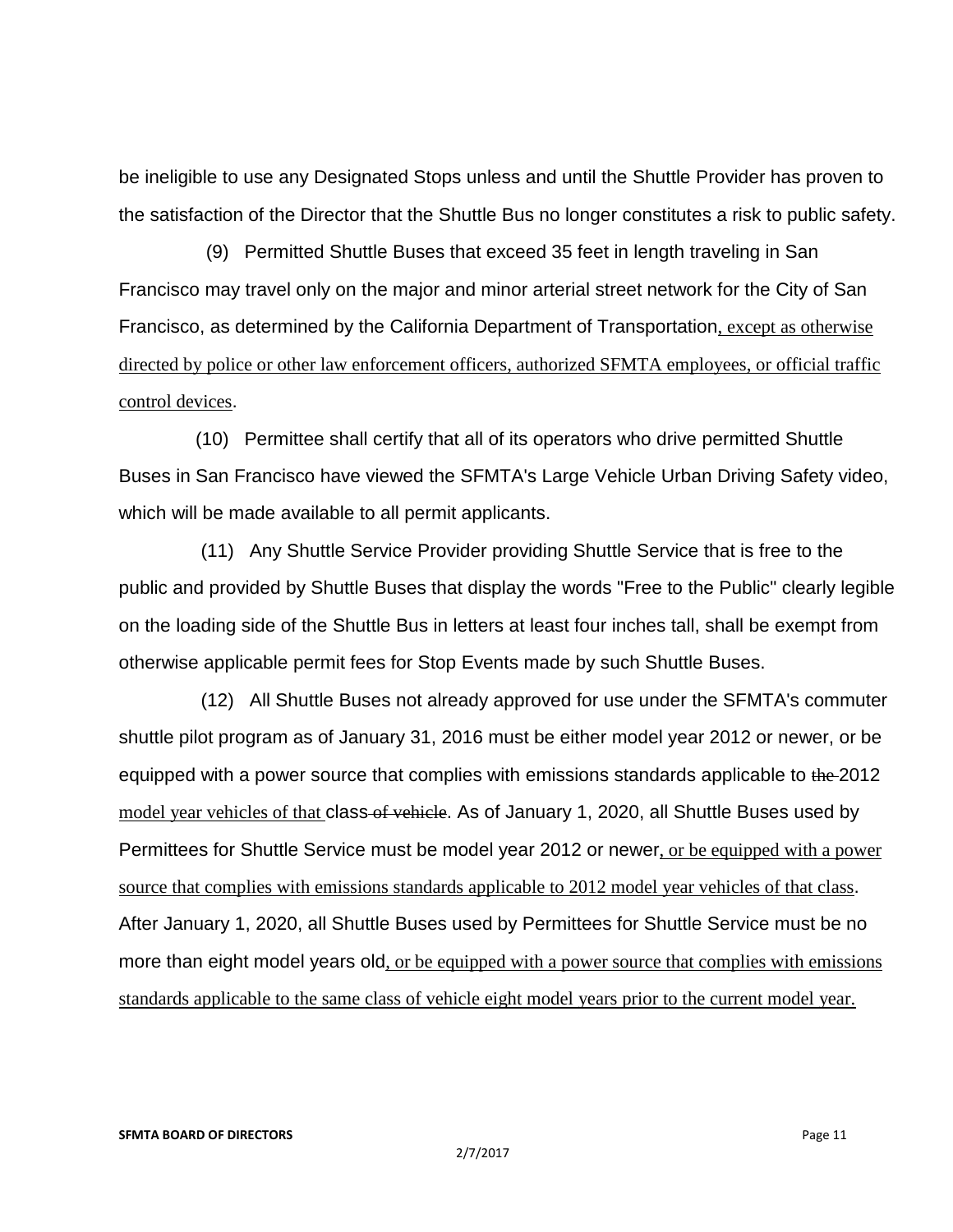(13) Any Shuttle Bus not already authorized for use in the commuter shuttle program as of June 30, 2017, as evidenced by having been issued a Permit Authorization Sticker on or before that date, shall comply with disability access requirements issued by the Director.

 (i) **Duration of Shuttle Permits and Shuttle PlacardPermit Authorization Stickers.** Shuttle Permits and Shuttle Placard Permit Authorization Stickers issued under this Section 914 shall expire one August 31, 2017, unless such term is extended by the Director, year from the effective date of issuance the ordinance establishing the commuter shuttle permit program on a permanent basis,\* and, if renewed, shall expire annually thereafter on June 30, unless a shorter term is requested by the Permittee, the Permit is revoked, or the Director for good cause finds a shorter term is warranted.

(j) **Fees.**

 (1) Unless exempted under subsection (h)(11), Shuttle Service Providers shall pay a Designated Stop use and permit fee as set forth in Section 902. The fee is intended to cover the costs incurred by SFMTA as a result of permit program implementation, administration, enforcement, and evaluation. The Designated Stop use fee shall be determined by multiplying the total number of anticipated daily Stop Events stated in the permit application for each Permittee by the per stop fee set forth in Section 902. The Director is authorized, in his or her discretion, to impose pro-rated Designated Stop use fees where a Shuttle Service Provider applies for a permit or permit modification with a duration of less than 12 monthsfollowing date of commencement of the program.

 (2) Permittees shall be billed for the Designated Stop use and permit fee upon issuance or renewal of the Permit, and on a monthly basis thereafter. The Designated Stop use and permit fee shall be due and payable within 30 days from the date of invoice. Fees remaining unpaid 30 days after the date of invoice shall be subject to a 10% penalty plus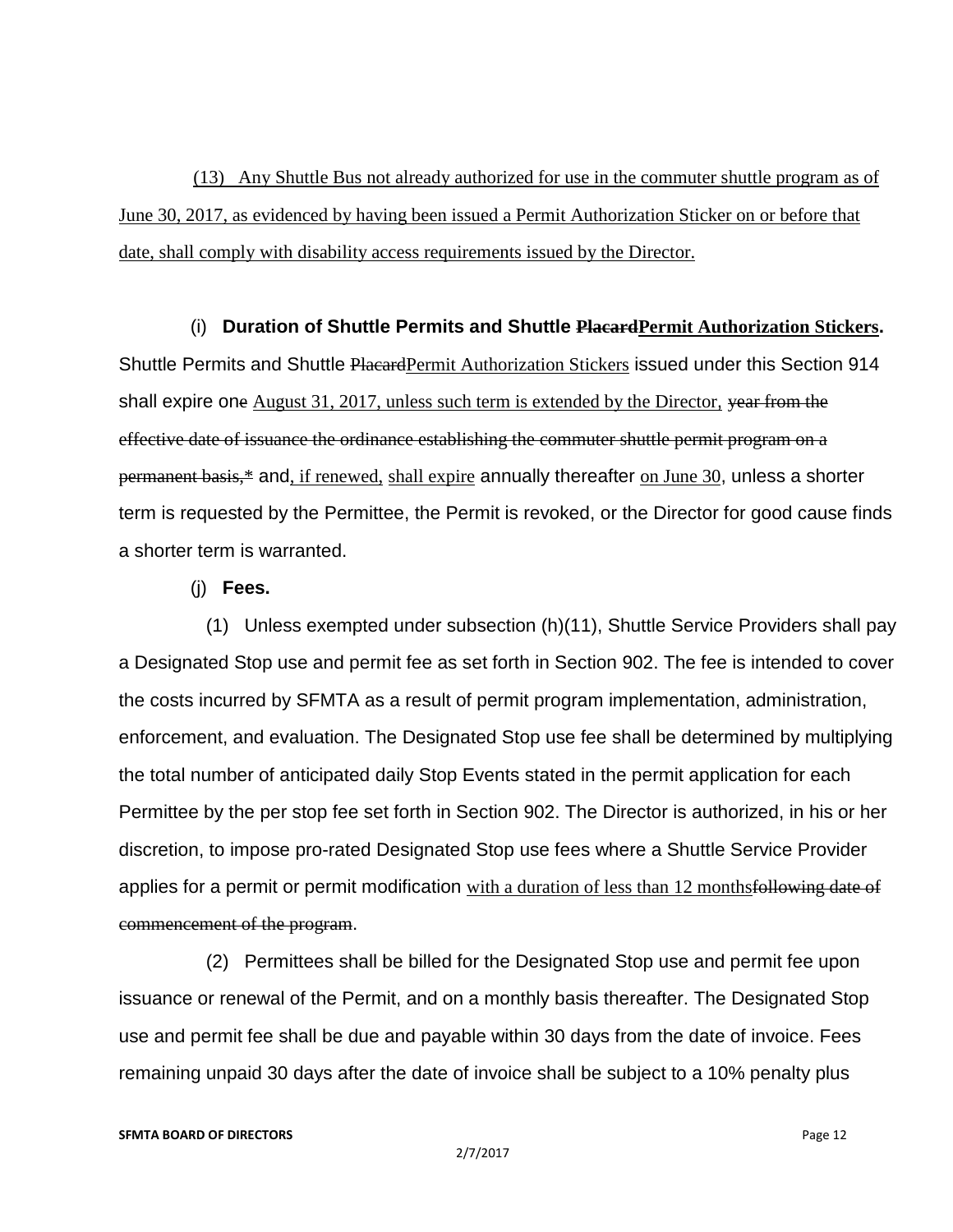interest at the rate of 1% per month on the outstanding balance, which shall be added to the fee amount from the date that payment is due.

 (3) SFMTA shall reconcile the number of Stop Events for each Shuttle Service Provider against the actual stop data provided to the SFMTA on a semi-annual basis but reserves the right to conduct such reconciliation on a more frequent basis if necessary or appropriate, including but not limited to when SFMTA has concerns about the accuracy or reliability of such data. Where the SFMTA determines that a Shuttle Service Provider has used Designated Stops more frequently than authorized under the Provider's Permit, the Provider shall pay the additional Designated Stop use fee due. Where SFMTA determines that the Permittee's use of Designated Stops exceeds the authorized number of daily Stop Events by 10% or more, the Provider shall pay the additional Designated Stop use fee due, plus a 10% penalty. All such fees shall be due within 30 days from the date of invoice. Fees remaining unpaid after that date shall be subject to interest at the rate of 1% per month on the outstanding balance, which shall be added to the fee amount from the date that payment is due.

### (k) **Grounds for Suspension or Revocation.**

 (1) The Director may suspend or revoke a permit issued under this Section 914 upon written notice of revocation and opportunity for hearing. The Director is authorized to promulgate hearing and review procedures for permit suspension and revocation proceedings. Upon revocation or suspension, the Shuttle Service Provider shall surrender such Permit and the Shuttle PlacardsPermit Authorization Stickers authorized under the Permit in accordance with the instructions in the notice of suspension or revocation.

 (2) Where the Director determines that public safety is at risk, or where the Permittee's continued operation as a Shuttle Service Provider would be in violation of the California Public Utilities Code or the California Vehicle Code, the Director is authorized to suspend a permit issued under this Section 914 immediately upon written notice of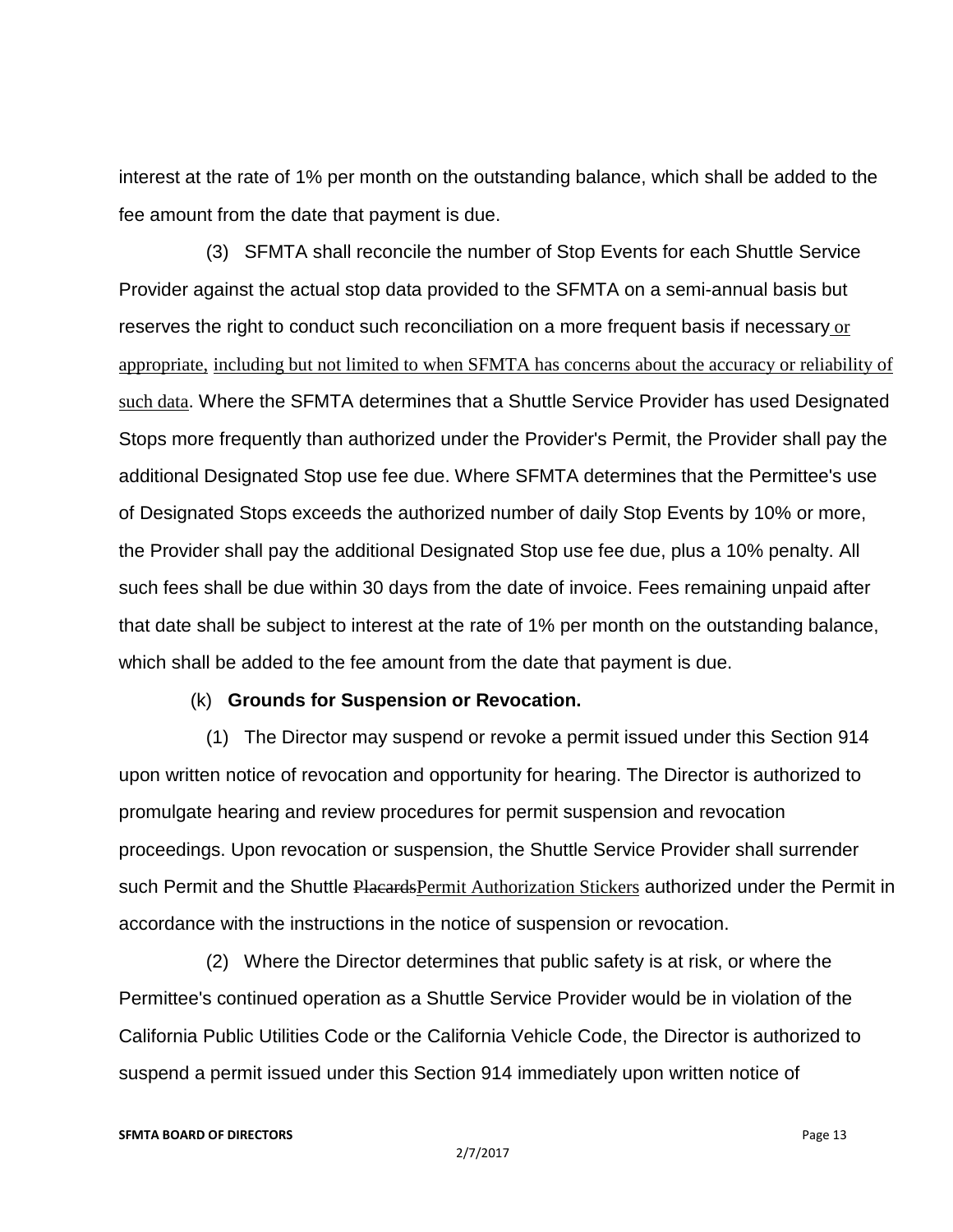suspension to the Permittee, provided that the Director shall provide the Permittee with the opportunity for a hearing on the suspension within five business days of the date of notice of suspension.

 (3) A permit issued under this Section 914 may be suspended or revoked under this paragraph following the Director's determination after an opportunity for hearing that:

 (A) the Permittee has failed to abide by any permit condition, including repeated failure to pay the Designated Stop use and permit fee or any penalties imposed for violation of this Section 914;

 (B) the Permittee knowingly or intentionally provided false or inaccurate information on a permit application;

 (C) one or more of Permittee's Shuttle Buses have, in the course of providing Shuttle Service, repeatedly and egregiously violated parking or traffic laws;

 (D) the Permittee's continued operation as a Shuttle Service Provider would constitute a public safety risk; or

 (E) the Permittee's continued operation as a Shuttle Service Provider would be in violation of the California Public Utilities Code or the California Vehicle Code.

# (l) **Administrative Penalties.**

 (1) This Section shall govern the imposition, assessment and collection of administrative penalties imposed for violations of permit conditions set forth under Subsection 914(h).

(2) The SFMTA Board of Directors finds:

 (A) That it is in the best interest of the City, its residents, visitors and those who travel on City streets to provide an administrative penalty mechanism for enforcement of Shuttle Bus permit conditions.; and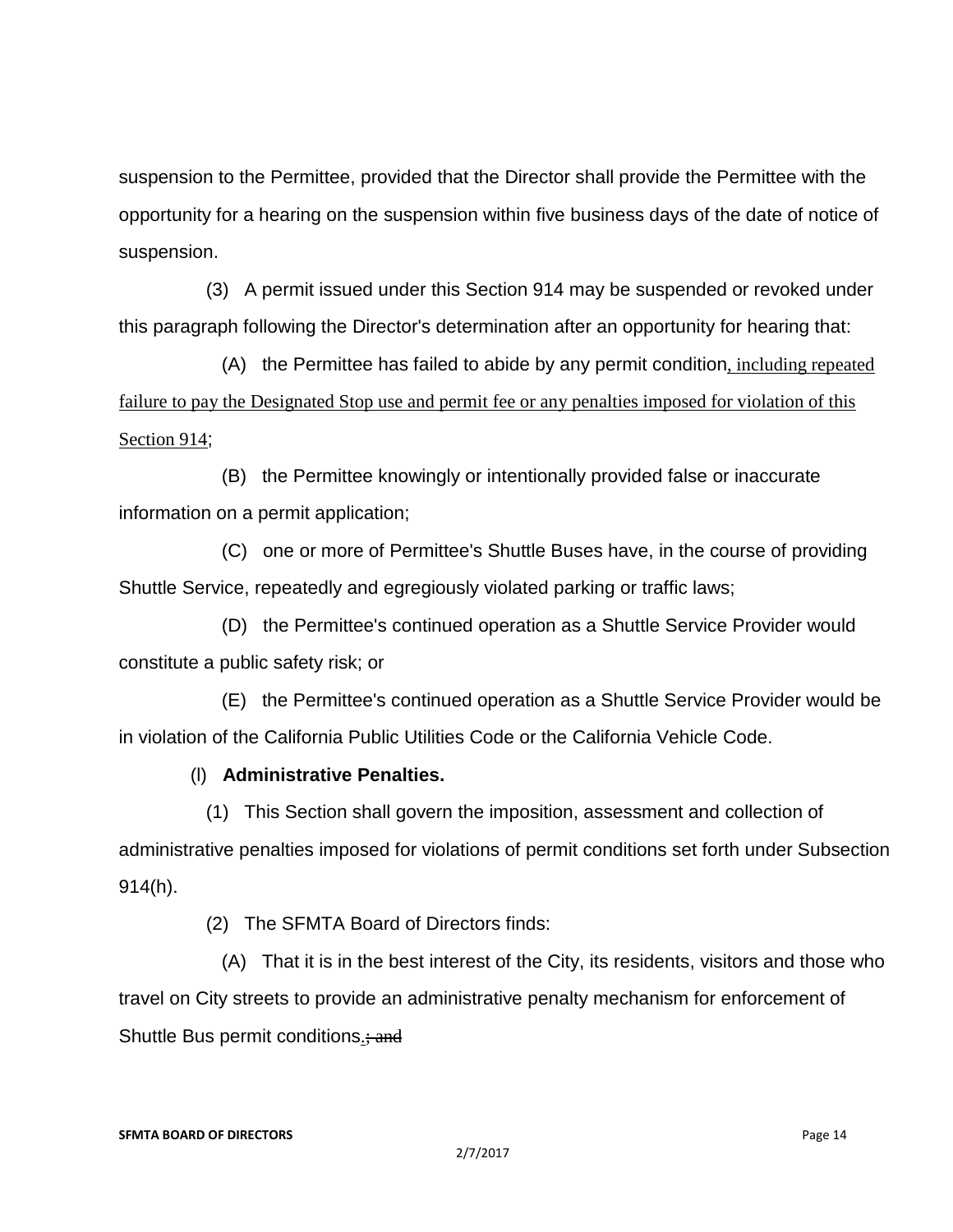(B) That the administrative penalty scheme established by this section is intended to compensate the public for the injury or damage caused by Shuttle Buses being operated in violation of the permit conditions set forth under Subsection 914(h). The administrative penalties authorized under this section are intended to be reasonable and not disproportionate to the damage or injury to the City and the public caused by the prohibited conduct.

 (C) The procedures set forth in this Section are adopted pursuant to Government Code Section 53069.4, which governs the imposition, enforcement, collection, and administrative review of administrative citations and fines by local agencies, and pursuant to the City's home rule power over its municipal affairs.

 (3) Any Service Provider that is operating a Shuttle Bus in violation of the permit conditions set forth under Subsection 914(h) may be subject to the issuance of a citation and imposition of an administrative penalty under this Subsection 914(l).

(4) Administrative penalties for each violation may not exceed  $$250500$  for the first violation of Subsection 914(h) by a Permittee or \$1000 for any subsequent violation of Subsection 914(h) within a 12-month period by that Permittee. In determining the amount of the penalty, the officer or employee who issued the citation may take any or all of the following factors into consideration:

- (A) The duration of the violation;
- (B) The frequency, recurrence and number of violations by the same violator;
- (C) The seriousness of the violation;
- (D) The good faith efforts of the violator to correct the violation;
- (E) The economic impact of the fine on the violator;
- (F) The injury or damage, if any, suffered by any member of the public;
- (G) The impact of the violation on the community;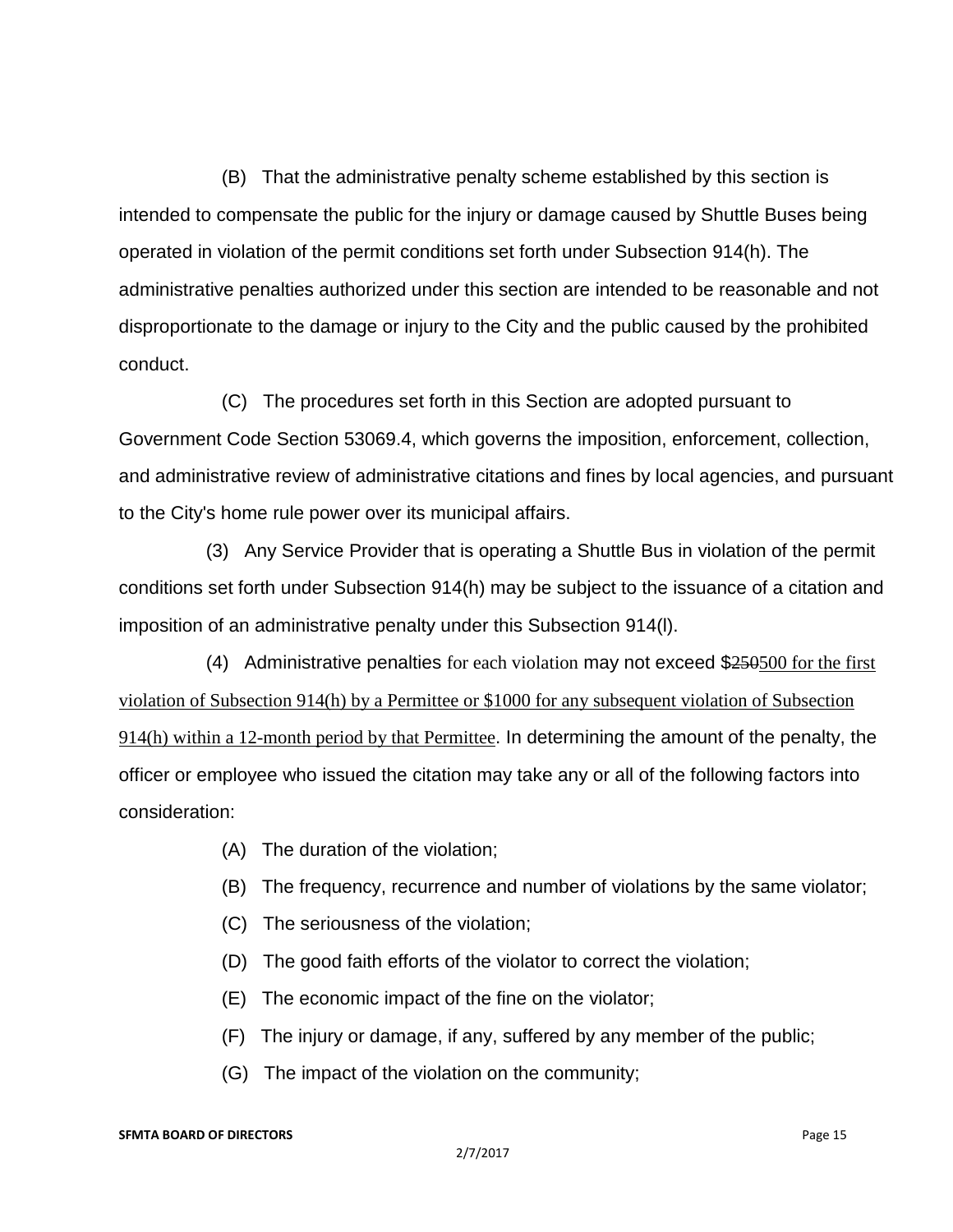(H) The amount of City staff time expended investigating or addressing the violation;

(I) The amount of fines imposed by the charging official in similar situations;

(J) Such other factors as justice may require.

 (5) The Director of Transportation is authorized to designate officers or employees of the Municipal Transportation Agency to issue citations imposing administrative penalties for violations of the permit conditions set forth in Subsection 914(h), hereafter referred to as the "Charging Official."

 (6) **Administrative Citation.** A Charging Official who determines that there has been a violation of the permit conditions set forth in Subsection 914(h), may issue an administrative citation to the Shuttle Service Provider permitted under this Section 914. The Charging Official shall either serve the citation personally on the Shuttle Service Provider or serve it by certified U.S. mail sent to the address indicated on the Shuttle Service Provider's permit application.

 (7) The citation shall contain the following information: the name of the person or entity cited; the date, time, address or location and nature of the violation; the date the citation is issued; the name and signature of the Charging Official; the amount of the administrative penalty, acceptable forms of payment of the penalty; and that the penalty is due and payable to the SFMTA within 15 business days from (A) the date of issuance of the citation if served personally, or (B) the date of receipt of the citation if served by certified U.S. Mail. The citation shall also state that the person or entity cited that it has the right to appeal the citation, as provided in Subsection 914(l).

(8) **Request for Hearing; Hearing.**

 (A) A person or entity may appeal the issuance of a citation by filing a written request with the SFMTA Hearing Division within 15 business days from (i) the date of the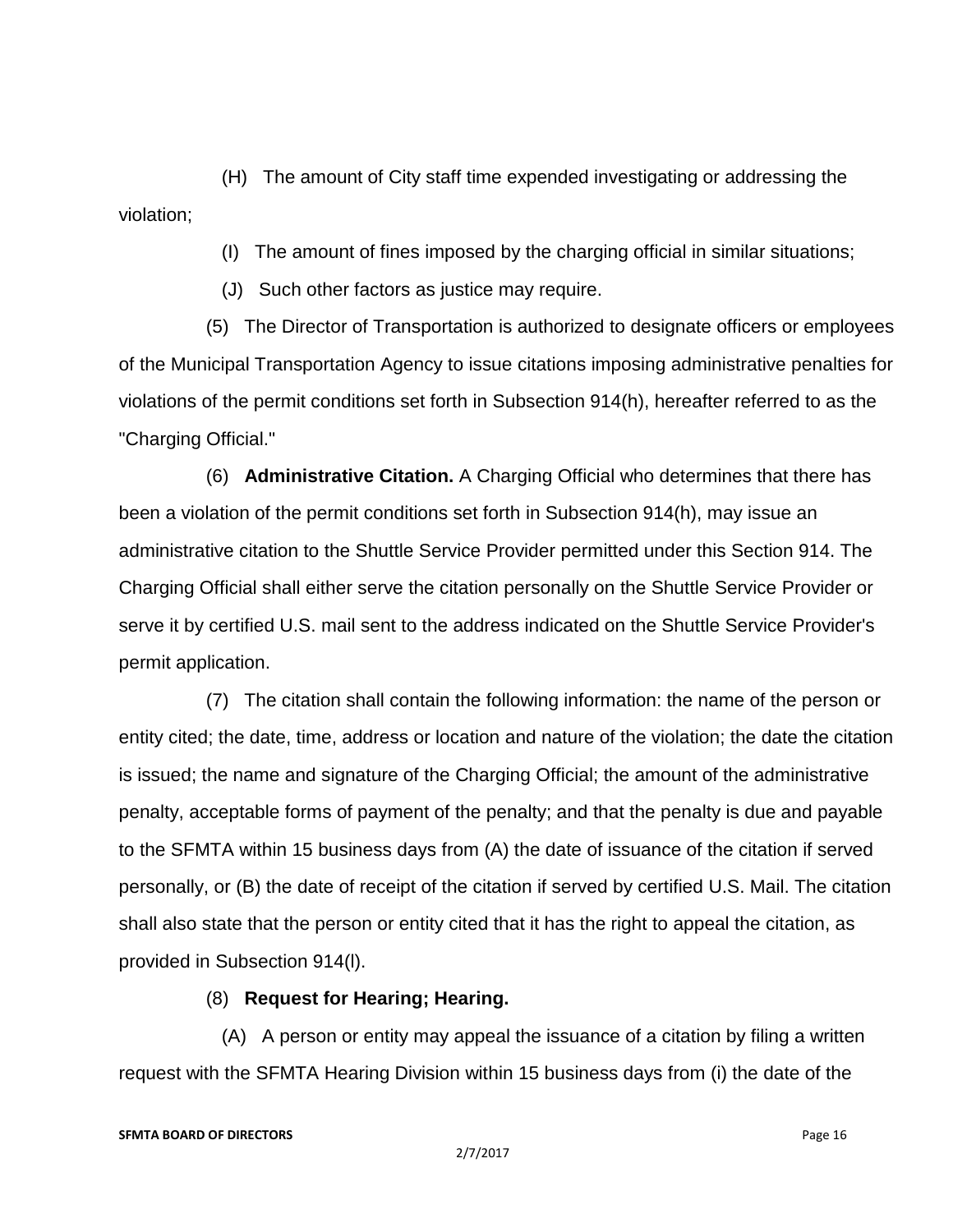issuance of a citation that is served personally or (ii) the date of receipt if the citation is served by certified U.S. Mail. The failure of the person or entity cited to appeal the citation shall constitute a failure to exhaust administrative remedies and shall preclude the person or entity cited from obtaining judicial review of the validity of the citation.

 (B) At the time that the appeal is filed, the appellant must deposit with the SFMTA Hearing Division the full amount of the penalty required under the citation.

 (C) The SFMTA Hearing Division shall take the following actions within 10 days of receiving an appeal: appoint a hearing officer, set a date for the hearing, which date shall be no less than 10 and no more than 60 days from the date that the appeal was filed, and send written notice of the hearing date to the appellant and the Charging Official.

 (D) Upon receiving notice that the SFMTA Hearing Division has scheduled a hearing on an appeal, the Charging Official shall, within three City business days, serve the hearing officer with records, materials, photographs, and other evidence supporting the citation. The hearing officer may grant a request to allow later service and may find good cause to continue the hearing because of the delay.

 (E) The hearing officer shall conduct all appeal hearings under this Chapter and shall be responsible for deciding all matters relating to the hearing procedures not otherwise specified in this Section. The Charging Official shall have the burden of proof in the hearing. The hearing officer may continue the hearing at his or her own initiative or at the request of either party, and may request additional information from either party to the proceeding. The hearing need not be conducted according to technical rules of evidence and witnesses. Any relevant evidence is admissible if it is the sort of evidence on which responsible persons are accustomed to rely in the conduct of serious affairs.

(F) The following provisions shall also apply to the appeal procedure: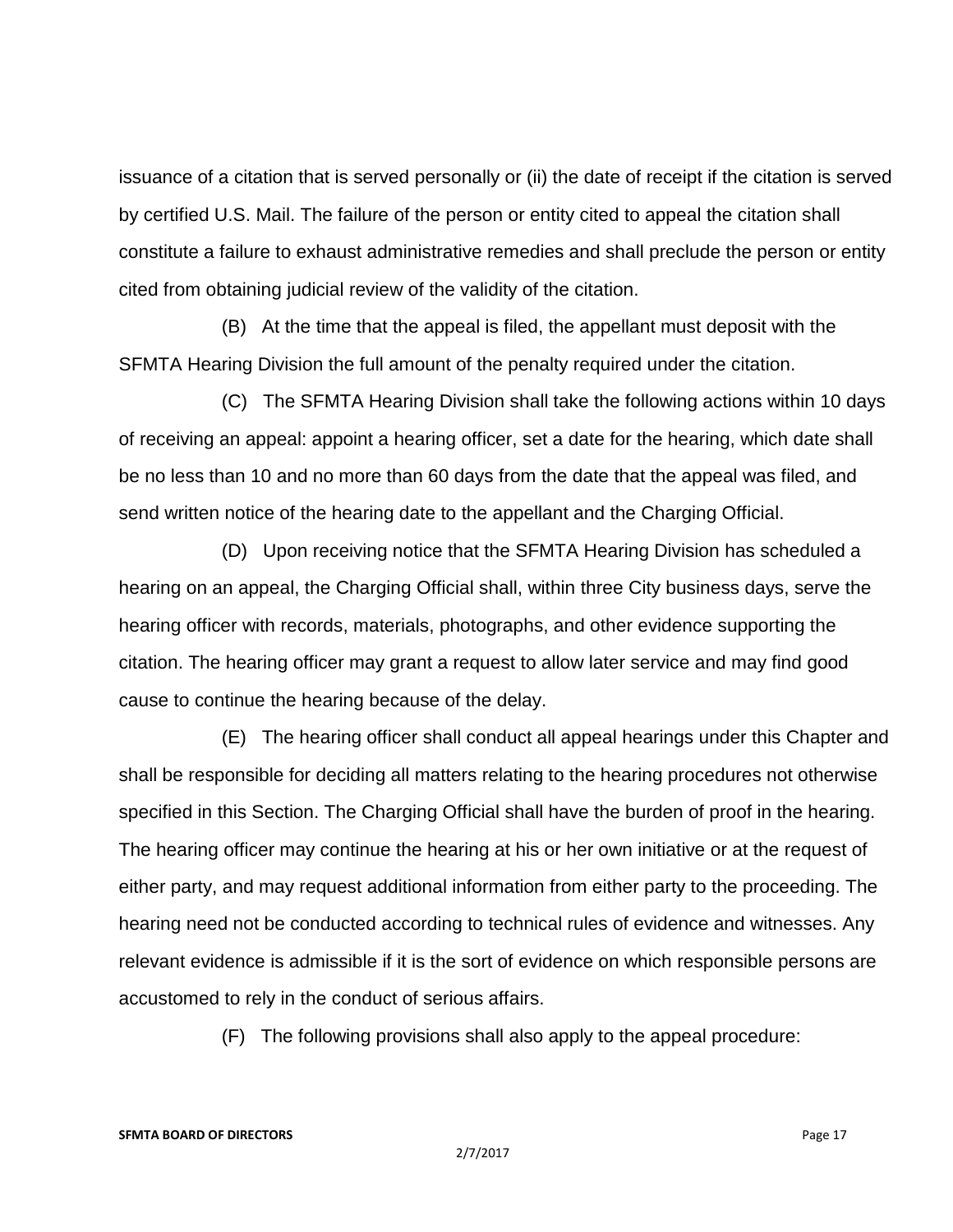(i) A citation that complies with the requirements of Section 914(l)(7) and any additional evidence submitted by the Charging Official shall be prima facie evidence of the facts contained therein;

 (ii) The appellant shall be given the opportunity to present evidence concerning the citation; and

 (iii) The hearing officer may accept testimony by declaration under penalty of perjury relating to the citation from any party if he or she determines it appropriate to do so.

 (iv) After considering all of the testimony and evidence submitted by the parties, the hearing officer shall issue a written decision within 15 business days from completion of the hearing upholding, modifying or vacating the citation and shall set forth the reasons for the determination. This shall be a final administrative determination.

 (v) If the hearing officer upholds the citation, the hearing officer shall inform the appellant of its right to seek judicial review pursuant to California Government Code Section 53069.4. If the citation is upheld the City shall retain the amount of the fine that the appellant deposited with the City.

 (vi) If the hearing officer vacates the citation, the City shall promptly refund the deposit. If the hearing officer partially vacates the citation, the City shall promptly refund that amount of the deposit that corresponds to the hearing officer's determination. The refund shall include interest at the average rate earned on the City's portfolio for the period of time that the City held the deposit as determined by the Controller.

 (G) Any person aggrieved by the action of the hearing officer taken pursuant to this Chapter may obtain review of the administrative decision by filing a petition for review in accordance with the timelines and provisions set forth in California Government Code Section 53069.4.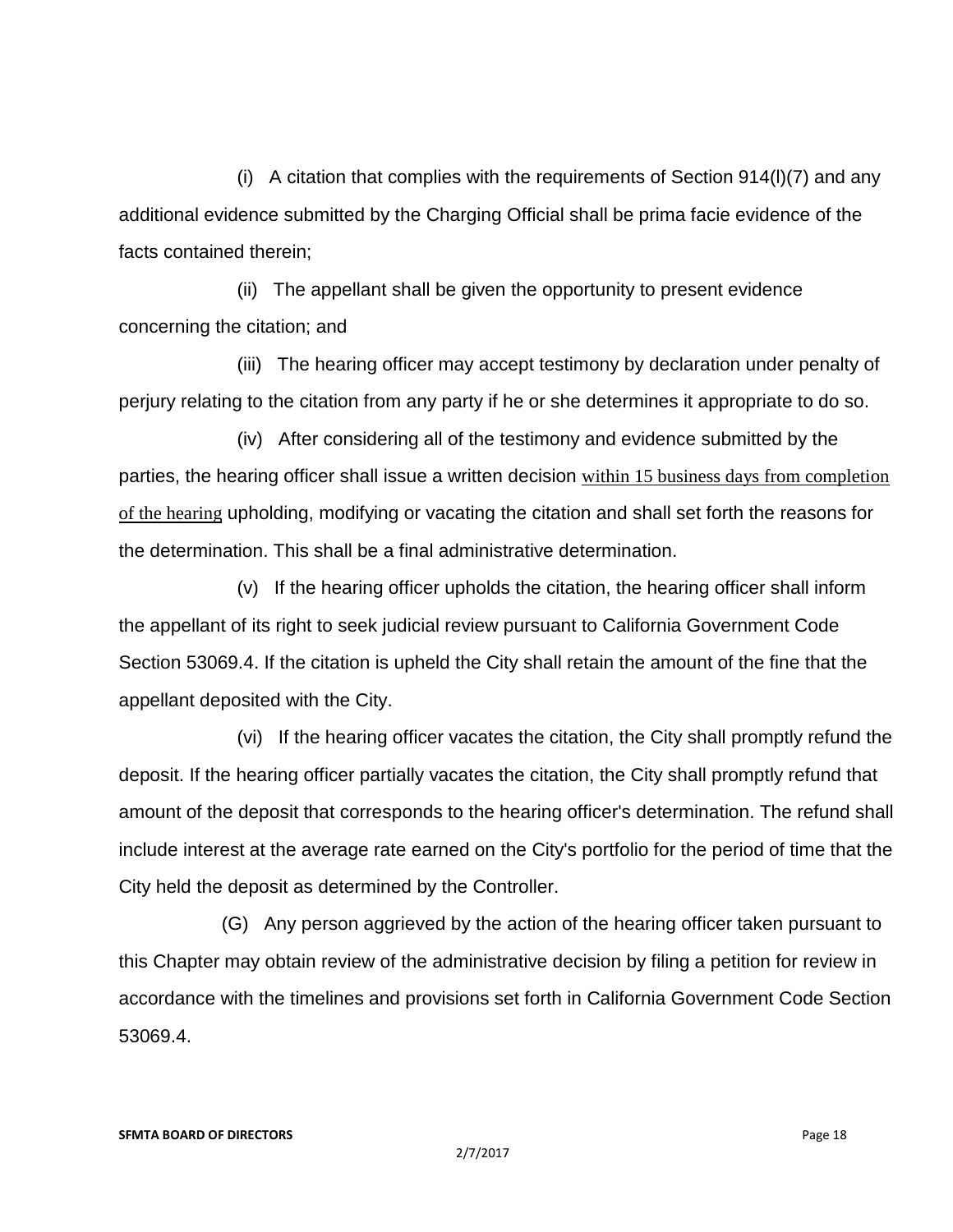(H) If a final order of a court of competent jurisdiction determines that the SFMTA has not properly imposed a fine pursuant to the provisions of this Section, and if the fine has been deposited with the SFMTA as required by Section 914(l)(8)(B), the SFMTA shall promptly refund the amount of the deposited fine, consistent with the court's determination, together with interest at the average rate earned on the City's portfolio.

 (9) Upon request by a Shuttle Service Provider owing administrative penalties for violation of permit conditions set forth under Subsection 914(h), the SFMTA may enter into a payment plan with that Shuttle Service Provider. Any such payment plan shall not extend the time for payment beyond 90 days from the otherwise applicable due date for the most recent penalty encompassed by the payment plan. In no event shall SFMTA establish more than three such payment plans for any individual Shuttle Service Provider.

 (10) Administrative penalties shall be deposited in the Municipal Transportation Fund and may be expended only by the SFMTA.

 (11) Fines that remain unpaid 30 days after the due date shall be subject to a late payment penalty of 10% plus interest at the rate of 1% per month on the outstanding balance, which shall be added to the penalty amount from the date that payment is due.

Section 2. Effective Date. This ordinance shall become effective 31 days after enactment. Enactment occurs when the San Francisco Municipal Transportation Agency Board of Directors approves this ordinance.

Section 3. Scope of Ordinance. In enacting this ordinance, the San Francisco Municipal Transportation Agency Board of Directors intends to amend only those words, phrases, paragraphs, subsections, sections, articles, numbers, letters, punctuation marks, charts, diagrams, or any other constituent parts of the Transportation Code that are explicitly

#### **SFMTA BOARD OF DIRECTORS Page 19**